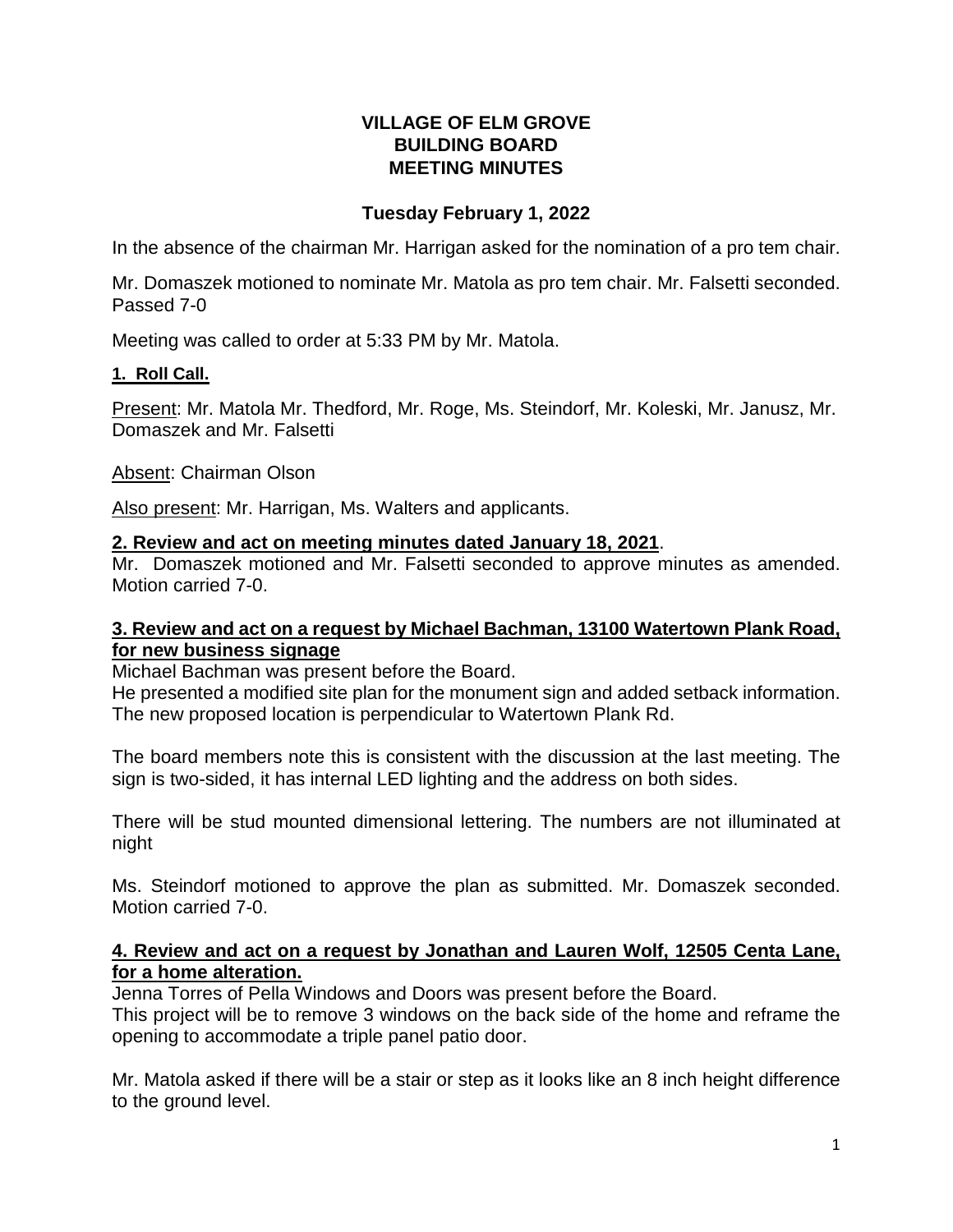Mr. Matola asked if it would be a wooden step or concrete. Ms. Torres explained that would be another contractor.

She was informed the permit will probably not be closed out until the step is there.

The trim will be black. All windows will be black.

Mr. Domaszek confirmed the patio door will be centered on the wall.

Mr. Thedford motioned to approve the plan as submitted with trim color matching the existing trim. Mr. Falsetti seconded. Motion carried 7-0.

#### **5. Review and act on a request by Amanda and Andrew Glassman, 15150 Froedtert Drive, for a home alteration.**

Amanda Glassman and Josh Meldman were present before the Board.

They are requesting a second story addition, within the existing footprint of the building. The current ranch garage and breezeway will be largely untouched.

The second story will cantilever 1 ft. off the front elevation of the home and will be flush on the rear.

New upper windows will match to the lower existing windows. They'll use LP siding and install a new garage door.

Mr. Matola recommended the trim board above the bay window is carried to the window on the right, to put the windows on a consistent level.

Mr. Matola recommended checking on the distance of the fireplace vent to the breezeway window. If not enough distance he must fix the breezeway window.

Mr. Matola noted the south second floor elevation has a mix of window sizes and height. The same height would be better. Center them and size them consistently.

Mrs. Glassman noted the only existing south facing bay window has grids now.

All new windows should have grids for consistency.

All shutters will be removed.

The siding color will be Montana suede. The shingles are black with flecking in it. A navy dormer will be installed. Planning for a white garage door. Window trim and corner boards, gutters, and pillars will be white.

They will add lighting to the garage at each side of the existing garage door. The vent above the garage to be removed.